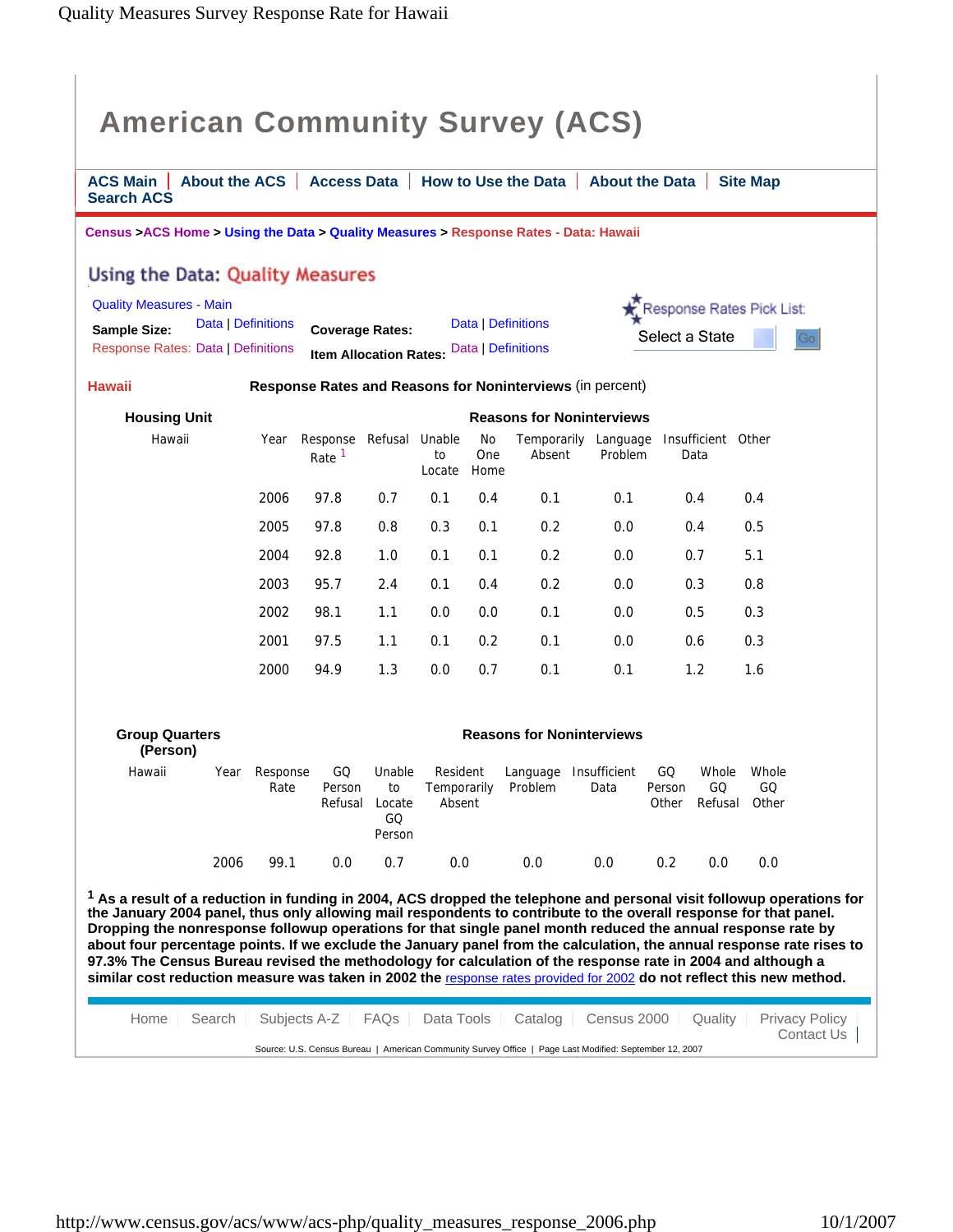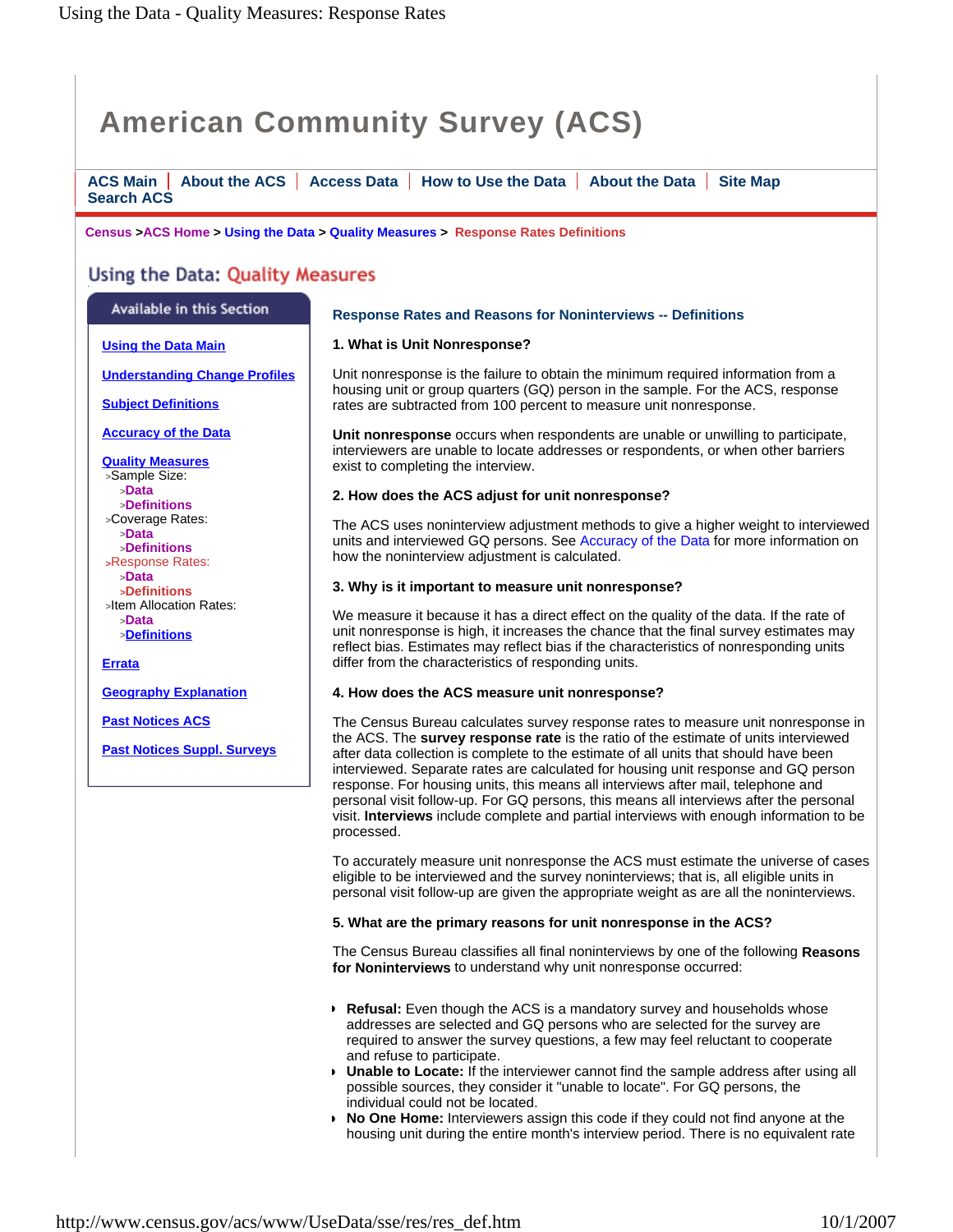

Source: U.S. Census Bureau | American Community Survey Office | Page Last Modified: September 12, 2007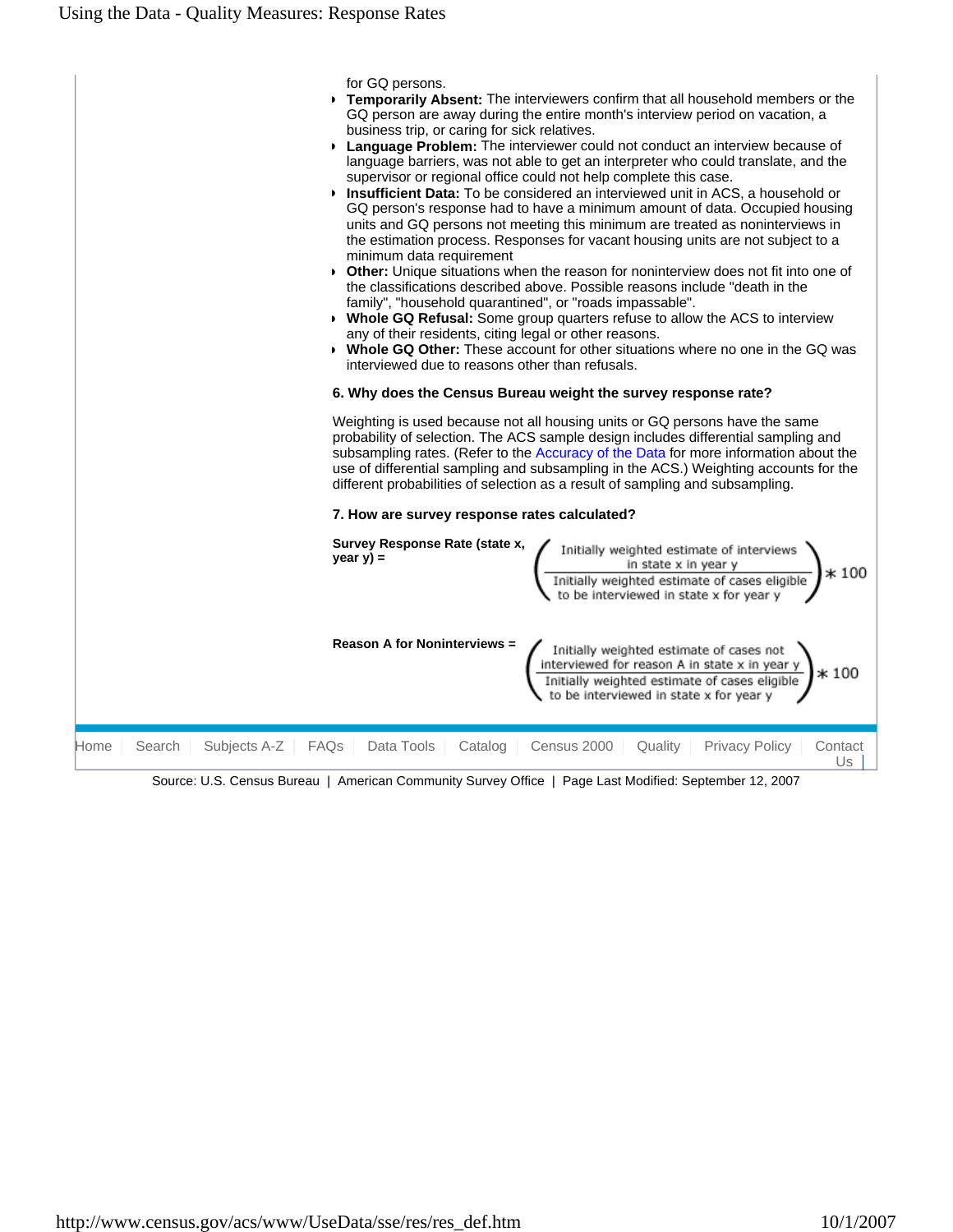| <b>American Community Survey (ACS)</b><br><b>ACS Main</b><br>About the ACS  <br>Access Data   How to Use the Data   About the Data<br><b>Site Map</b><br><b>Search ACS</b>                                                                                                                                                                               |                                                                                                                                                                                                                                                                                                                                                  |      |      |      |      |      |      |      |  |  |  |  |
|----------------------------------------------------------------------------------------------------------------------------------------------------------------------------------------------------------------------------------------------------------------------------------------------------------------------------------------------------------|--------------------------------------------------------------------------------------------------------------------------------------------------------------------------------------------------------------------------------------------------------------------------------------------------------------------------------------------------|------|------|------|------|------|------|------|--|--|--|--|
| Census >ACS Home > Using the Data > Quality Measures > Item Allocation Rates - Data: Hawaii                                                                                                                                                                                                                                                              |                                                                                                                                                                                                                                                                                                                                                  |      |      |      |      |      |      |      |  |  |  |  |
| Using the Data: Quality Measures<br><b>Quality Measures - Main</b><br>tem Allocation Pick List:<br>Data   Definitions<br>Data   Definitions<br><b>Sample Size:</b><br><b>Coverage Rates:</b><br>Hawaii<br>Gol<br>Item Allocation Rates: Data   Definitions<br><b>Response Rates: Data   Definitions</b><br><b>Hawaii</b><br><b>Item Allocation Rates</b> |                                                                                                                                                                                                                                                                                                                                                  |      |      |      |      |      |      |      |  |  |  |  |
|                                                                                                                                                                                                                                                                                                                                                          | Housing:<br>Physical Characteristics   Utilities   Special Programs   Mortgage Items   Other Financial Characteristics<br>Population: Basic Demographics   Origin and Language   Education   Mobility and Migration   Disabilities  <br>Grandparents and Fertility   Military   Labor Force   Journey to Work   Industry and Occupation   Income |      |      |      |      |      |      |      |  |  |  |  |
| <b>Percent Allocated</b>                                                                                                                                                                                                                                                                                                                                 |                                                                                                                                                                                                                                                                                                                                                  |      |      |      |      |      |      |      |  |  |  |  |
|                                                                                                                                                                                                                                                                                                                                                          | <b>Housing: Physical Characteristics</b><br>Item                                                                                                                                                                                                                                                                                                 | 2006 | 2005 | 2004 | 2003 | 2002 | 2001 | 2000 |  |  |  |  |
|                                                                                                                                                                                                                                                                                                                                                          | <b>Vacancy Status</b><br>vacant housing units                                                                                                                                                                                                                                                                                                    | 2.1  | 1.4  | 1.5  | 0.4  | 5.6  | 6.3  | 2.7  |  |  |  |  |
|                                                                                                                                                                                                                                                                                                                                                          | Tenure<br>occupied housing units                                                                                                                                                                                                                                                                                                                 | 0.7  | 0.5  | 0.7  | 1.0  | 0.8  | 0.8  | 1.1  |  |  |  |  |
|                                                                                                                                                                                                                                                                                                                                                          | Units in Structure<br>occupied and vacant housing units                                                                                                                                                                                                                                                                                          | 1.9  | 1.5  | 2.5  | 1.4  | 2.1  | 1.4  | 1.6  |  |  |  |  |
|                                                                                                                                                                                                                                                                                                                                                          | Year moved in<br>occupied housing units                                                                                                                                                                                                                                                                                                          | 3.2  | 2.9  | 3.8  | 3.9  | 3.3  | 3.5  | 3.8  |  |  |  |  |
|                                                                                                                                                                                                                                                                                                                                                          | Month moved in<br>occupied housing units into which<br>households move in the last two years                                                                                                                                                                                                                                                     | 0.9  | 0.6  | 1.0  | 0.9  | 1.0  | 0.9  | 0.8  |  |  |  |  |
|                                                                                                                                                                                                                                                                                                                                                          | Year built<br>occupied and vacant housing units                                                                                                                                                                                                                                                                                                  | 12.7 | 13.1 | 12.7 | 12.3 | 15.7 | 15.2 | 15.6 |  |  |  |  |
|                                                                                                                                                                                                                                                                                                                                                          | Lot size<br>occupied and vacant single family and<br>mobile homes                                                                                                                                                                                                                                                                                | 2.7  | 2.4  | 3.1  | 3.9  | 3.3  | 4.3  | 3.9  |  |  |  |  |
|                                                                                                                                                                                                                                                                                                                                                          | Agricultural sales<br>occupied and vacant single family and<br>mobile homes with lot size greater than or<br>equal to 1 acre                                                                                                                                                                                                                     | 4.7  | 4.0  | 3.8  | 4.5  | 6.4  | 8.4  | 7.8  |  |  |  |  |
|                                                                                                                                                                                                                                                                                                                                                          | Business on property<br>occupied and vacant single family and<br>mobile homes                                                                                                                                                                                                                                                                    | 1.8  | 1.7  | 1.8  | 2.3  | 6.8  | 8.0  | 11.8 |  |  |  |  |
|                                                                                                                                                                                                                                                                                                                                                          | Number of rooms<br>occupied and vacant housing units                                                                                                                                                                                                                                                                                             | 11.5 | 12.1 | 11.8 | 5.2  | 4.6  | 5.0  | 5.1  |  |  |  |  |
|                                                                                                                                                                                                                                                                                                                                                          | Number of bedrooms                                                                                                                                                                                                                                                                                                                               | 2.6  | 3.5  | 3.1  | 12.9 | 12.9 | 12.7 | 13.1 |  |  |  |  |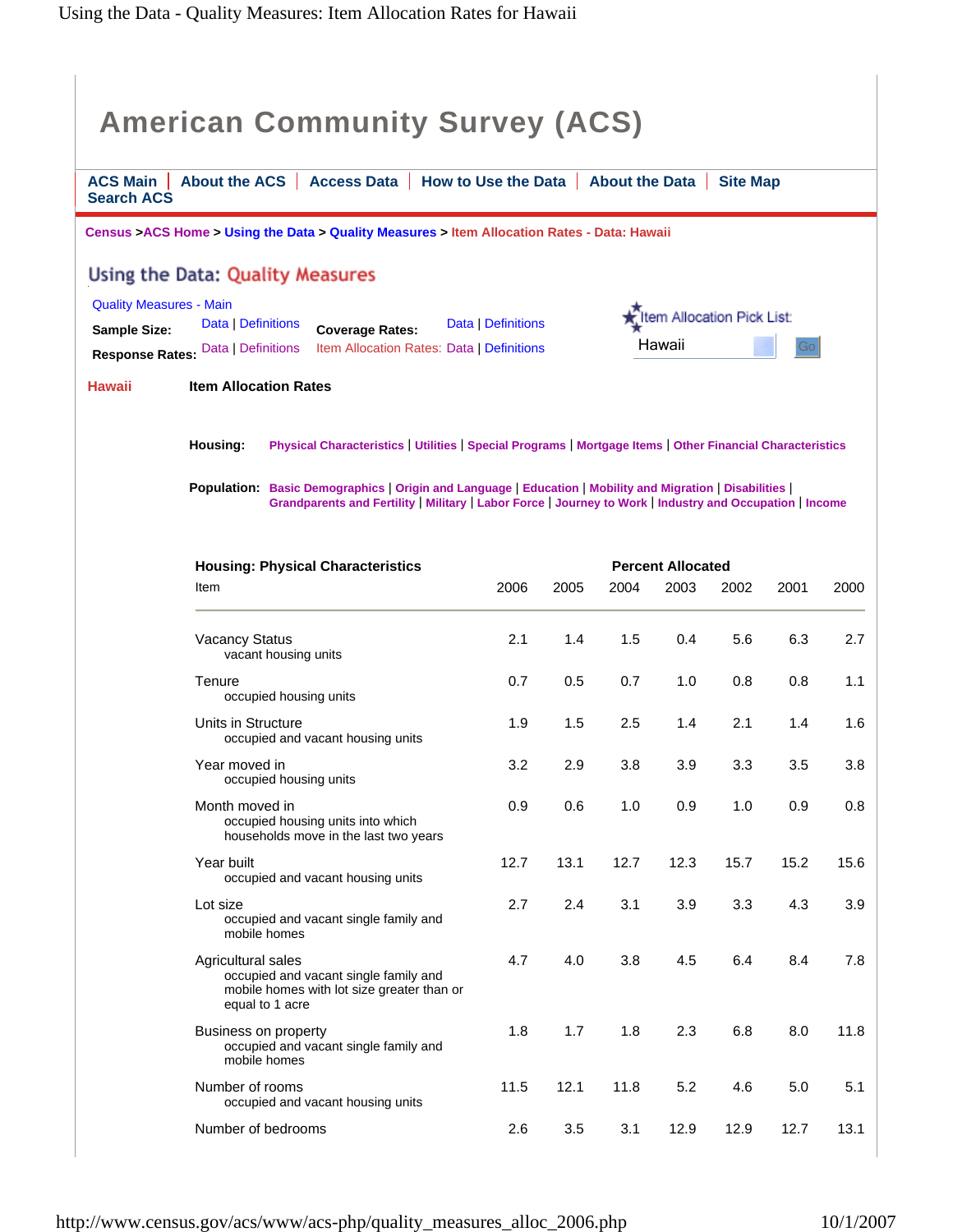| occupied and vacant housing units                      |     |     |     |     |     |     |     |
|--------------------------------------------------------|-----|-----|-----|-----|-----|-----|-----|
| Complete plumbing<br>occupied and vacant housing units | 0.8 | 0.7 | 1.0 | 0.8 | 0.8 | 0.9 | 0.8 |
| Complete kitchen<br>occupied and vacant housing units  | 0.8 | 0.8 | 1.0 | 0.7 | 1.0 | 1.0 | 0.9 |
| Telephone<br>occupied housing units                    | 0.4 | 0.3 | 0.5 | 0.6 | 0.3 | 0.5 | 0.7 |
| Number of vehicles<br>occupied housing units           | 0.6 | 0.6 | 0.8 | 1.4 | 0.8 | 1.0 | 1.1 |

| <b>Housing: Utilities</b>                             | <b>Back to the top</b><br><b>Percent Allocated</b> |      |      |      |      |      |      |  |  |
|-------------------------------------------------------|----------------------------------------------------|------|------|------|------|------|------|--|--|
| Item                                                  | 2006                                               | 2005 | 2004 | 2003 | 2002 | 2001 | 2000 |  |  |
| Heating fuel<br>occupied housing units                | 0.7                                                | 0.5  | 0.7  | 0.6  | 0.9  | 0.8  | 1.1  |  |  |
| Monthly electricity cost<br>occupied housing units    | 5.5                                                | 4.3  | 4.7  | 4.7  | 3.6  | 4.6  | 5.4  |  |  |
| Monthly gas cost<br>occupied housing units            | 7.6                                                | 7.3  | 7.3  | 7.5  | 7.4  | 9.5  | 10.9 |  |  |
| Yearly water and sewer cost<br>occupied housing units | 7.6                                                | 6.9  | 5.7  | 5.1  | 3.9  | 5.2  | 6.1  |  |  |
| Yearly other fuel cost<br>occupied housing units      | 6.3                                                | 6.0  | 6.3  | 6.4  | 6.9  | 8.1  | 9.8  |  |  |

|                                                                               | Back to the top |                          |      |      |      |      |      |  |  |
|-------------------------------------------------------------------------------|-----------------|--------------------------|------|------|------|------|------|--|--|
| <b>Housing: Special Programs</b>                                              |                 | <b>Percent Allocated</b> |      |      |      |      |      |  |  |
| Item                                                                          | 2006            | 2005                     | 2004 | 2003 | 2002 | 2001 | 2000 |  |  |
| Yearly food stamp recipiency/amount -<br>households<br>occupied housing units | 2.3             | 1.9                      | 2.1  | 2.3  | 2.6  | 2.0  | 2.6  |  |  |

|                                                                                                   | <b>Back to the top</b>   |      |      |      |      |      |      |  |  |  |
|---------------------------------------------------------------------------------------------------|--------------------------|------|------|------|------|------|------|--|--|--|
| <b>Housing: Mortgage Items</b>                                                                    | <b>Percent Allocated</b> |      |      |      |      |      |      |  |  |  |
| Item                                                                                              | 2006                     | 2005 | 2004 | 2003 | 2002 | 2001 | 2000 |  |  |  |
| Yearly real estate taxes<br>owner-occupied housing units                                          | 27.5                     | 25.7 | 26.5 | 26.7 | 24.3 | 26.8 | 27.6 |  |  |  |
| Yearly property insurance<br>owner-occupied housing units                                         | 31.9                     | 31.4 | 31.8 | 32.0 | 32.0 | 33.2 | 34.1 |  |  |  |
| Mortgage status<br>owner-occupied housing units                                                   | 1.2                      | 0.8  | 1.2  | 1.6  | 1.6  | 1.4  | 2.2  |  |  |  |
| Monthly mortgage payment<br>owner-occupied housing units with a<br>mortgage                       | 8.5                      | 6.2  | 6.7  | 8.0  | 6.6  | 7.6  | 8.7  |  |  |  |
| Mortgage payment includes real estate<br>taxes<br>owner-occupied housing units with a<br>mortgage | 3.7                      | 2.9  | 3.6  | 4.9  | 3.4  | 4.2  | 5.1  |  |  |  |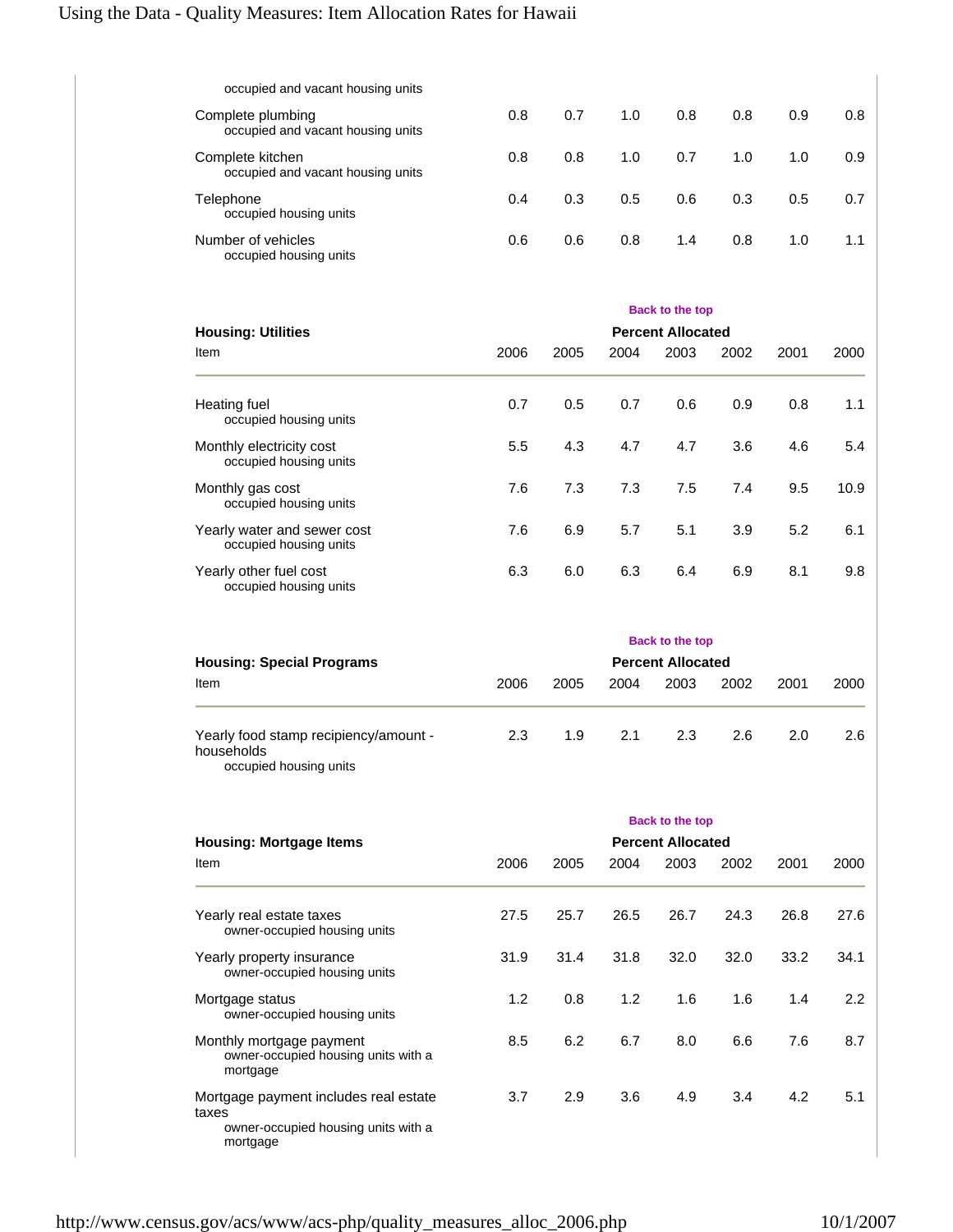| Mortgage payment includes insurance<br>owner-occupied housing units with a<br>mortgage                        | 11.7 | 10.6 | 9.2  | 15.5 | 12.0 | 12.3 | 12.6 |
|---------------------------------------------------------------------------------------------------------------|------|------|------|------|------|------|------|
| Second mortgage<br>owner-occupied housing units                                                               | 3.0  | 1.6  | 1.9  | 3.6  | 2.8  | 2.8  | 3.7  |
| Home equity loan<br>owner-occupied housing units                                                              | 3.4  | 2.2  | 2.6  | 3.3  | 2.6  | 3.4  | 4.8  |
| Other monthly mortgage payment(s)<br>owner-occupied housing units with second<br>mortgage or home equity loan | 21.2 | 15.8 | 21.5 | 25.1 | 16.9 | 11.5 | 19.5 |

|                                                                                                            | <b>Back to the top</b><br><b>Percent Allocated</b> |             |       |      |      |      |       |  |  |
|------------------------------------------------------------------------------------------------------------|----------------------------------------------------|-------------|-------|------|------|------|-------|--|--|
| <b>Housing: Other Financial Characteristics</b>                                                            |                                                    |             |       |      |      |      |       |  |  |
| <b>Item</b>                                                                                                | 2006                                               | 2005        | 2004  | 2003 | 2002 | 2001 | 2000  |  |  |
| Property value<br>owner-occupied housing units and vacant<br>housing units for sale                        | 8.2                                                | 7.3         | 7.1   | 8.1  | 7.2  | 7.3  | 8.6   |  |  |
| Mobile home loan<br>occupied mobile homes and other units                                                  | $*$                                                | <b>dede</b> | ÷÷    | $**$ | 0.0  | 9.5  | 0.0   |  |  |
| Yearly mobile home costs<br>occupied mobile homes and other units                                          | 91.0                                               | 36.0        | 100.0 | 69.2 | 63.1 | 76.0 | 100.0 |  |  |
| Monthly condominium fee<br>owner-occupied housing units                                                    | 1.6                                                | 2.4         | 1.9   | 2.0  | 1.9  | 2.3  | 2.2   |  |  |
| Monthly rent<br>occupied housing units rented for cash rent<br>and vacant housing units for rent           | 9.1                                                | 7.7         | 6.4   | 7.4  | 6.9  | 6.9  | 8.0   |  |  |
| Meals included in rent<br>occupied housing units rented for cash rent<br>and vacant housing units for rent | 1.1                                                | 1.0         | 1.5   | 1.5  | 3.6  | 2.9  | 4.6   |  |  |

|                                                             | <b>Back to the top</b>   |      |      |                        |      |      |      |  |  |
|-------------------------------------------------------------|--------------------------|------|------|------------------------|------|------|------|--|--|
| Population: Basic Demographics <sup>1</sup>                 | <b>Percent Allocated</b> |      |      |                        |      |      |      |  |  |
| Item                                                        | 2006                     | 2005 | 2004 | 2003                   | 2002 | 2001 | 2000 |  |  |
| Race<br>total population                                    | 1.9                      | 1.7  | 2.6  | 2.3                    | 2.8  | 1.7  | 1.3  |  |  |
| Hispanic origin<br>total population                         | 2.3                      | 2.2  | 2.7  | 2.6                    | 2.8  | 2.5  | 5.4  |  |  |
| Sex<br>total population                                     | 0.4                      | 0.4  | 0.5  | 0.5                    | 0.6  | 0.3  | 1.1  |  |  |
| Age<br>total population                                     | 1.5                      | 1.2  | 1.6  | 1.5                    | 1.4  | 1.4  | 3.9  |  |  |
| Relationship<br>total household population                  | 1.8                      | 1.5  | 1.9  | 1.3                    | 1.9  | 1.2  | 3.4  |  |  |
| <b>Marital status</b><br>total population 15 years and over | 1.5                      | 1.1  | 0.9  | 1.9                    | 1.9  | 1.6  | 3.5  |  |  |
|                                                             |                          |      |      | <b>Back to the top</b> |      |      |      |  |  |

**Population: Origin and Language 1 Percent Allocated**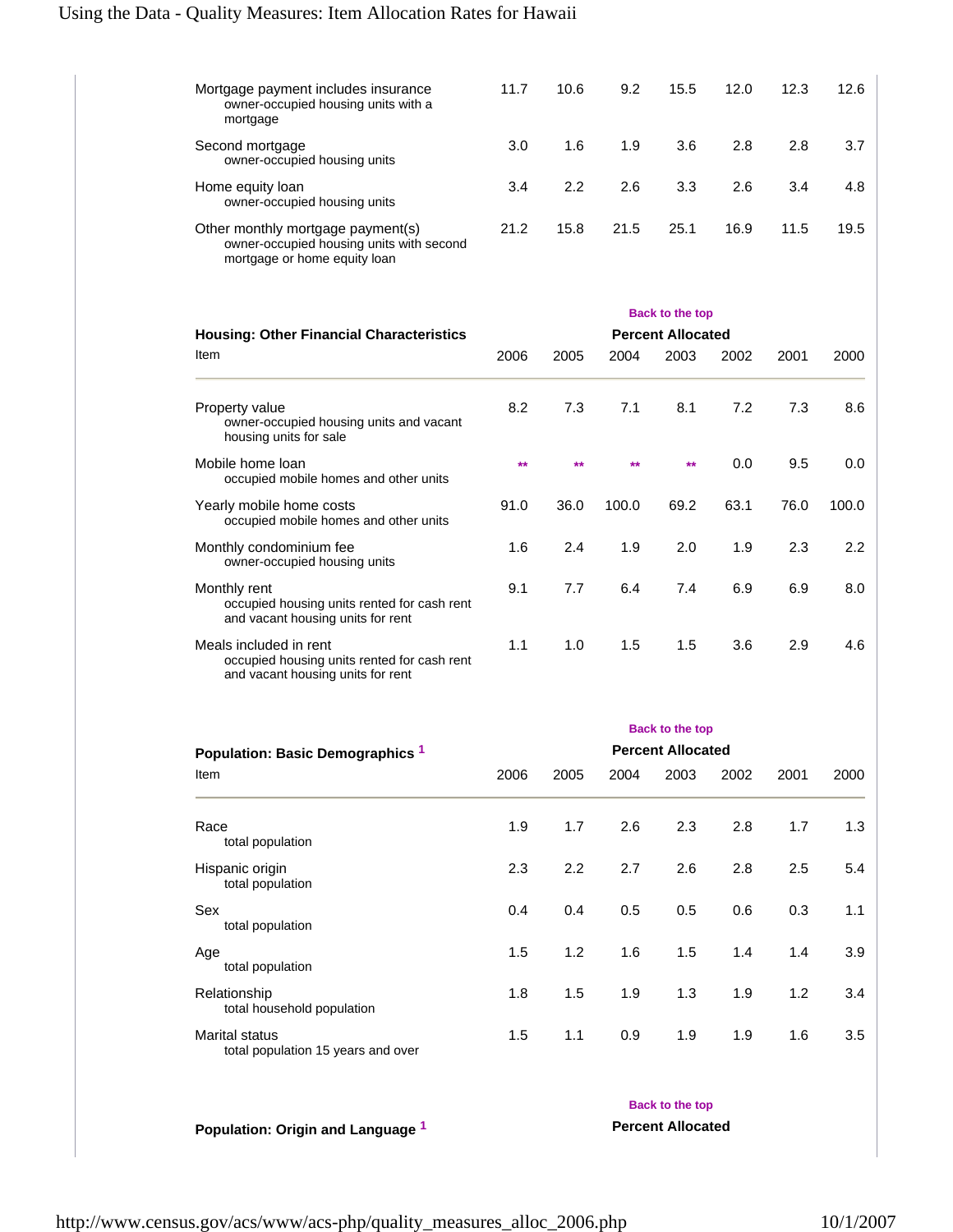# Using the Data - Quality Measures: Item Allocation Rates for Hawaii

| Item                                                                                             | 2006 | 2005    | 2004 | 2003                                               | 2002 | 2001 | 2000 |
|--------------------------------------------------------------------------------------------------|------|---------|------|----------------------------------------------------|------|------|------|
| Place of birth<br>total population                                                               | 4.2  | 4.7     | 11.1 | 11.6                                               | 4.5  | 3.9  | 6.9  |
| Citizenship<br>total population                                                                  | 2.2  | $2.2\,$ | 0.6  | 1.1                                                | 0.9  | 0.5  | 1.1  |
| Year of entry<br>total population not born in US                                                 | 9.3  | 8.2     | 7.7  | 8.3                                                | 6.9  | 7.3  | 11.5 |
| Speaks another language at home<br>total population 5 years and over                             | 2.1  | 1.9     | 2.2  | 2.3                                                | 2.7  | 2.7  | 5.4  |
| Other language spoken<br>total population 5 years and over who<br>speak another language at home | 5.0  | 5.3     | 5.0  | 6.7                                                | 7.5  | 6.8  | 12.1 |
| English ability<br>total population 5 years and over who<br>speak another language at home       | 3.7  | 3.2     | 3.4  | 4.6                                                | 4.2  | 4.3  | 8.6  |
| Population: Education 1                                                                          |      |         |      | <b>Back to the top</b><br><b>Percent Allocated</b> |      |      |      |
| Item                                                                                             | 2006 | 2005    | 2004 | 2003                                               | 2002 | 2001 | 2000 |
| School enrollment<br>total population 3 years and over                                           | 2.9  | 2.6     | 3.1  | 3.3                                                | 3.0  | 2.9  | 5.0  |
| Grade level attending<br>total population 3 years and over enrolled                              | 5.0  | 5.6     | 7.4  | 6.4                                                | 5.2  | 3.9  | 5.4  |
| <b>Educational attainment</b><br>total population 3 years and over                               | 4.0  | 3.5     | 3.9  | 4.7                                                | 4.2  | 3.7  | 6.1  |
| Population: Mobility and Migration 1                                                             |      |         |      | <b>Back to the top</b><br><b>Percent Allocated</b> |      |      |      |
| Item                                                                                             | 2006 | 2005    | 2004 | 2003                                               | 2002 | 2001 | 2000 |
| Mobility status<br>total population 1 years and over                                             | 2.9  | 2.6     | 3.2  | 3.2                                                | 3.0  | 2.5  | 5.2  |
| Migration state/foreign country<br>total population 1 years and over movers                      | 3.7  | 4.0     | 5.4  | 6.1                                                | 5.6  | 6.7  | 18.0 |
| Migration county<br>total population 1 years and over movers<br>within US                        | 5.2  | 4.6     | 6.1  | 7.4                                                | 7.0  | 7.0  | 18.4 |
| Migration minor civil division<br>total population 1 years and over movers<br>within US          | 5.2  | 4.8     | 6.1  | 7.4                                                | 7.0  | 7.0  | 18.7 |
| Migration place<br>total population 1 years and over movers<br>within US                         | 5.7  | 5.1     | 6.9  | 8.5                                                | 7.8  | 7.5  | 19.4 |
|                                                                                                  |      |         |      | <b>Back to the top</b>                             |      |      |      |
| Population: Disabilities 1<br>Item                                                               | 2006 | 2005    | 2004 | <b>Percent Allocated</b><br>2003                   | 2002 | 2001 | 2000 |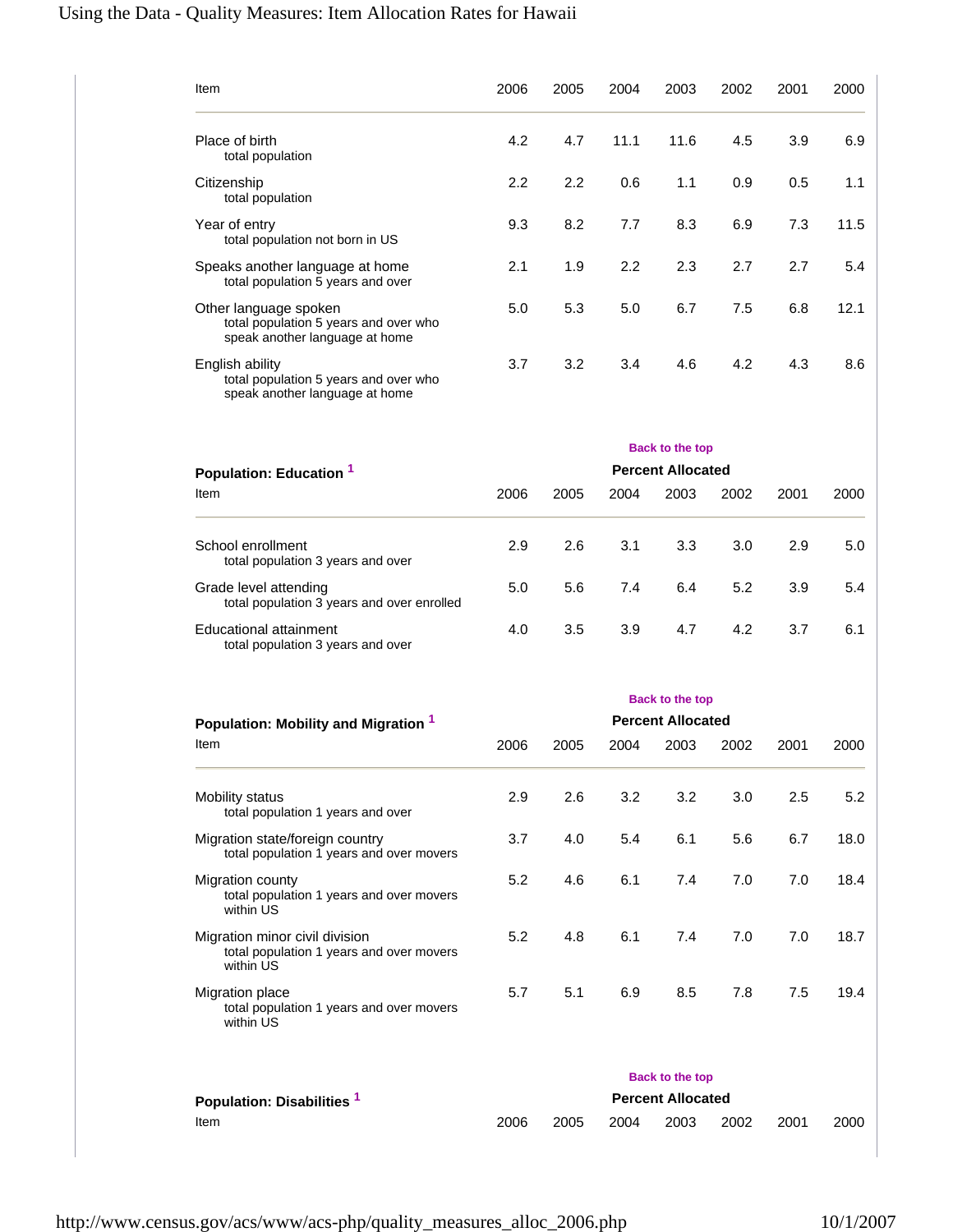| Vision or hearing difficulty<br>total population 5 years and over | 3.2 | 2.7 | 3.5 | 3.1 | 3.2 | 3.4 | 5.8 |
|-------------------------------------------------------------------|-----|-----|-----|-----|-----|-----|-----|
| Physical difficulty<br>total population 5 years and over          | 3.7 | 3.5 | 4.6 | 4.0 | 3.6 | 3.7 | 6.0 |
| Difficulty remembering<br>total population 5 years and over       | 2.9 | 2.6 | 3.1 | 3.0 | 3.3 | 3.3 | 6.1 |
| Difficulty dressing<br>total population 5 years and over          | 3.1 | 2.7 | 3.2 | 3.1 | 3.3 | 3.3 | 6.1 |
| Difficulty going out<br>total population 16 years and over        | 3.0 | 2.5 | 2.6 | 3.5 | 3.8 | 3.8 | 7.2 |
| Difficulty working at a job<br>total population 16 years and over | 3.6 | 2.9 | 3.1 | 4.1 | 4.1 | 4.1 | 7.5 |

| Population: Grandparents and Fertility 1                                                                                                                                        | <b>Back to the top</b><br><b>Percent Allocated</b> |               |      |      |      |      |      |  |  |
|---------------------------------------------------------------------------------------------------------------------------------------------------------------------------------|----------------------------------------------------|---------------|------|------|------|------|------|--|--|
| Item                                                                                                                                                                            | 2006                                               | 2005          | 2004 | 2003 | 2002 | 2001 | 2000 |  |  |
| Grandchildren living in home<br>noninstitutionalized population 30 years<br>and over                                                                                            | 0.6                                                | 0.8           | 0.7  | 0.8  | 4.5  | 4.5  | 7.8  |  |  |
| Responsibility for grandchildren<br>noninstitutionalized population 30 years<br>and over who are grandparents with<br>grandchildren in the home                                 | 6.7                                                | 10.2          | 9.0  | 10.6 | 14.2 | 12.5 | 16.7 |  |  |
| Months responsible for grandchildren<br>noninstitutionalized population 30 years<br>and over who are grandparents with<br>grandchildren in the home that have<br>responsibility | 16.6                                               | 16.3          | 11.0 | 18.1 | 20.1 | 19.0 | 26.5 |  |  |
| Fertility<br>female total population 15-50                                                                                                                                      | 2.5                                                | $2.2^{\circ}$ | 2.0  | 3.2  | 3.3  | 3.0  | 5.6  |  |  |

|                                                                                                       | <b>Back to the top</b>   |      |      |                          |      |      |      |  |  |
|-------------------------------------------------------------------------------------------------------|--------------------------|------|------|--------------------------|------|------|------|--|--|
| Population: Military 1                                                                                | <b>Percent Allocated</b> |      |      |                          |      |      |      |  |  |
| Item                                                                                                  | 2006                     | 2005 | 2004 | 2003                     | 2002 | 2001 | 2000 |  |  |
| <b>Veteran Status</b><br>total population 17 years and over                                           | 3.2                      | 2.3  | 2.5  | 3.9                      | 3.6  | 3.6  | 6.5  |  |  |
| Periods of military service<br>total population 17 years and over on<br>active duty now or previously | 5.3                      | 4.1  | 4.9  | 7.6                      | 9.7  | 9.2  | 12.6 |  |  |
| Years of active duty<br>total population 17 years and over on<br>active duty now or previously        | 4.6                      | 3.2  | 4.1  | $5.5^{\circ}$            | 5.3  | 5.4  | 7.6  |  |  |
|                                                                                                       |                          |      |      | <b>Back to the top</b>   |      |      |      |  |  |
| Population: Labor Force <sup>1</sup>                                                                  |                          |      |      | <b>Percent Allocated</b> |      |      |      |  |  |
| Item                                                                                                  | 2006                     | 2005 | 2004 | 2003                     | 2002 | 2001 | 2000 |  |  |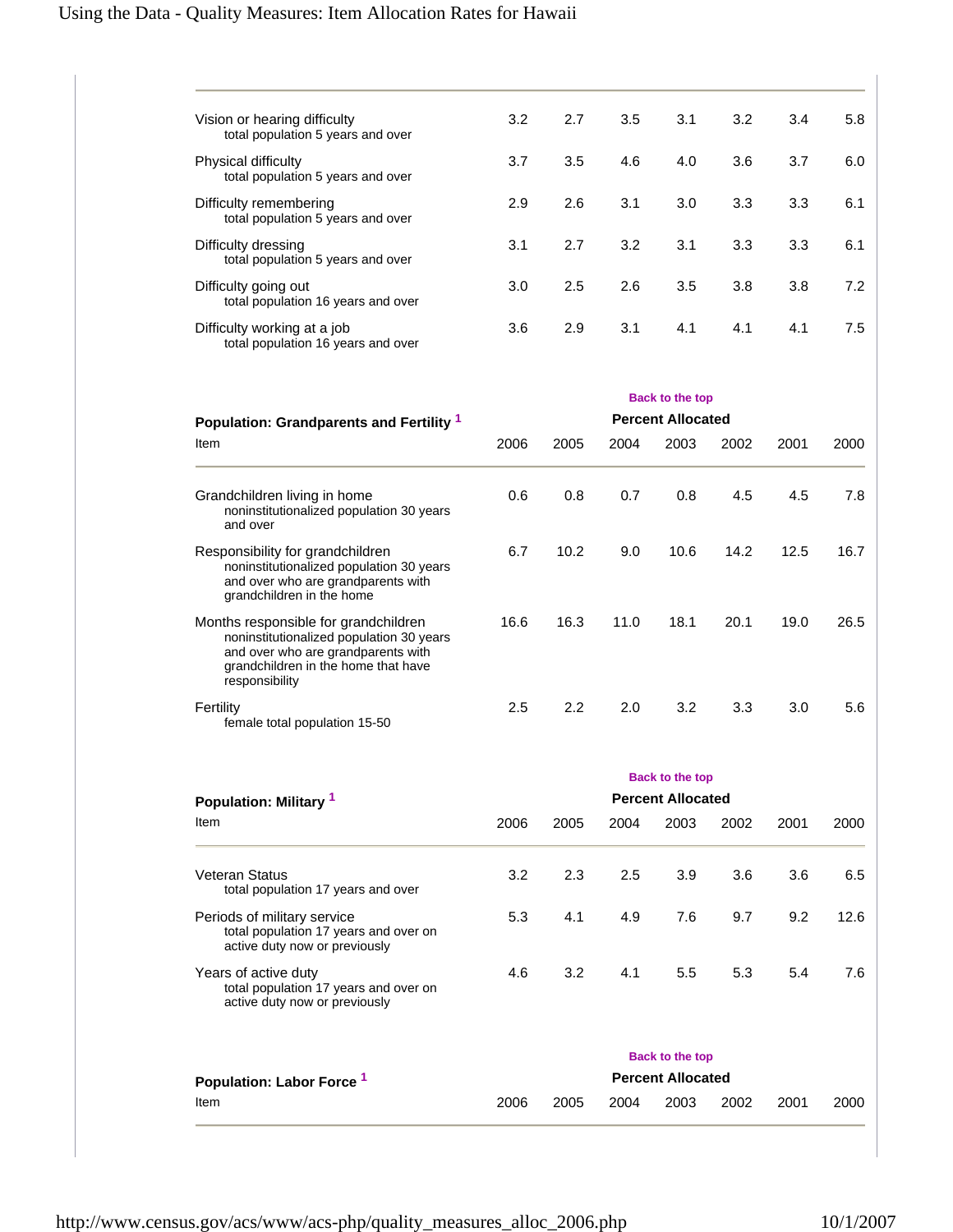| <b>Employment Status Recode</b><br>noninstitutionalized population 16 years<br>and over                                        | 3.5 | 2.8 | 3.3 | 4.6 | 4.4 | 4.4 | 8.0  |
|--------------------------------------------------------------------------------------------------------------------------------|-----|-----|-----|-----|-----|-----|------|
| When last worked<br>noninstitutionalized population 16 years<br>and over                                                       | 4.4 | 3.3 | 3.4 | 5.0 | 4.5 | 4.4 | 8.1  |
| Weeks worked in the past 12 months<br>noninstitutionalized population 16 years<br>and over who worked in the past 12<br>months | 6.6 | 6.8 | 7.2 | 7.8 | 8.1 | 7.6 | 11.1 |
| Hours worked per week<br>noninstitutionalized population 16 years<br>and over who worked in the past 12<br>months              | 6.1 | 6.2 | 6.6 | 7.4 | 7.1 | 7.2 | 10.7 |
| Place of work state/foreign country<br>noninstitutionalized population 16 years<br>and over at work last week                  | 4.3 | 2.6 | 3.7 | 4.2 | 3.7 | 3.5 | 7.6  |
| Place of work county<br>noninstitutionalized population 16 years<br>and over at work last week                                 | 4.6 | 2.9 | 4.1 | 4.7 | 4.0 | 3.8 | 7.9  |
| Place of work minor civil division<br>noninstitutionalized population 16 years<br>and over at work last week                   | 0.0 | 0.0 | 0.0 | 0.0 | 0.0 | 0.0 | 0.0  |
| Place of work place<br>noninstitutionalized population 16 years<br>and over at work last week                                  | 5.1 | 3.7 | 4.5 | 5.6 | 4.6 | 4.3 | 8.5  |

|                                                                                                                           |      |      |      | <b>Back to the top</b>   |      |      |      |
|---------------------------------------------------------------------------------------------------------------------------|------|------|------|--------------------------|------|------|------|
| Population: Journey to Work <sup>1</sup>                                                                                  |      |      |      | <b>Percent Allocated</b> |      |      |      |
| Item                                                                                                                      | 2006 | 2005 | 2004 | 2003                     | 2002 | 2001 | 2000 |
| Transportation to work<br>noninstitutionalized population 16 years<br>and over at work last week                          | 4.0  | 2.5  | 3.0  | 3.8                      | 3.6  | 3.2  | 6.6  |
| Carpool size<br>noninstitutionalized population 16 years<br>and over at work last week who drive to<br>work               | 4.8  | 3.7  | 4.4  | 4.9                      | 4.1  | 4.0  | 7.6  |
| Time of departure<br>noninstitutionalized population 16 years<br>and over at work last week who don't work<br>at home     | 8.6  | 7.6  | 8.1  | 8.7                      | 8.0  | 7.5  | 10.6 |
| <b>Commuting Time</b><br>noninstitutionalized population 16 years<br>and over at work last week who don't work<br>at home | 7.0  | 5.7  | 6.2  | 6.9                      | 6.1  | 5.7  | 9.4  |
|                                                                                                                           |      |      |      | <b>Back to the top</b>   |      |      |      |
| Population: Industry and Occupation 1                                                                                     |      |      |      | <b>Percent Allocated</b> |      |      |      |
| Item                                                                                                                      | 2006 | 2005 | 2004 | 2003                     | 2002 | 2001 | 2000 |
| Class of worker<br>total population 16 years and over who<br>worked in the last 5 years                                   | 4.8  | 4.5  | 4.9  | 6.4                      | 5.4  | 5.8  | 9.5  |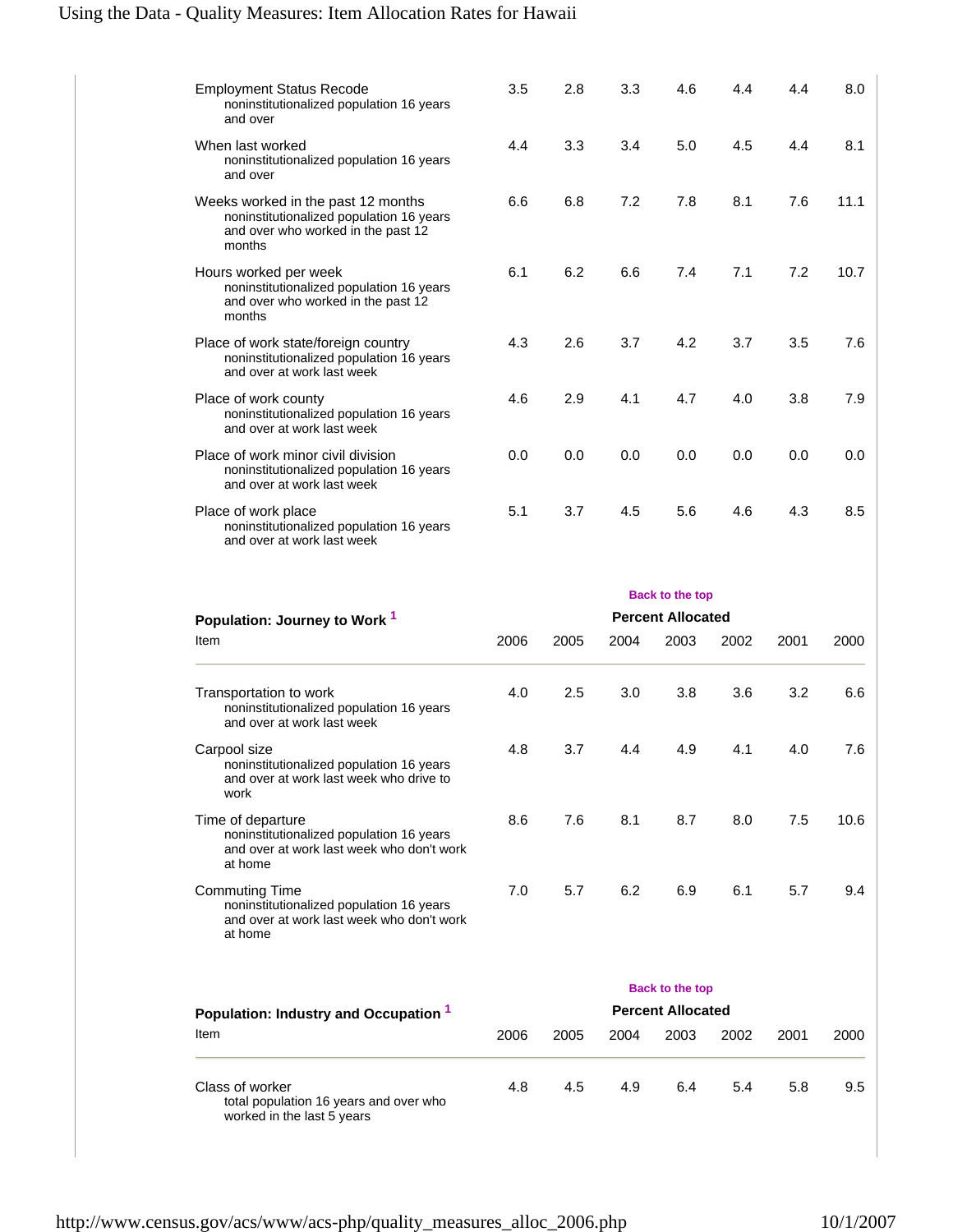# Using the Data - Quality Measures: Item Allocation Rates for Hawaii

|      | Industry<br>total population 16 years and over who<br>worked in the last 5 years                                                                                                                        | 5.5     | 5.2         | 6.7  | 7.2                              | 5.8                   | 6.4  | 10.7          |
|------|---------------------------------------------------------------------------------------------------------------------------------------------------------------------------------------------------------|---------|-------------|------|----------------------------------|-----------------------|------|---------------|
|      | Occupation<br>total population 16 years and over who<br>worked in the last 5 years                                                                                                                      | 5.9     | 5.6         | 7.1  | 7.7                              | 6.5                   | 6.6  | 10.6          |
|      |                                                                                                                                                                                                         |         |             |      | <b>Back to the top</b>           |                       |      |               |
|      | Population: Income <sup>1</sup><br>Item                                                                                                                                                                 | 2006    | 2005        | 2004 | <b>Percent Allocated</b><br>2003 | 2002                  | 2001 | 2000          |
|      | Wages/salary income<br>total population 15 years and over                                                                                                                                               | 15.5    | 13.0        | 13.0 | 13.1                             | 12.7                  | 13.1 | 15.9          |
|      | Self-employment income<br>total population 15 years and over                                                                                                                                            | 4.5     | 3.5         | 3.7  | 5.0                              | 4.4                   | 4.3  | 7.4           |
|      | Interest, dividends, etc. income<br>total population 15 years and over                                                                                                                                  | 9.1     | 7.1         | 8.0  | 9.3                              | 9.4                   | 10.4 | 13.5          |
|      | Social Security or Railroad Retirement<br>total population 15 years and over                                                                                                                            | 8.0     | 6.2         | 6.7  | 7.6                              | 7.6                   | 8.6  | 12.3          |
|      | Supplemental Security Income<br>total population 15 years and over                                                                                                                                      | 5.9     | 4.5         | 5.2  | 6.7                              | 6.6                   | 7.4  | 10.8          |
|      | <b>Public Assistance</b><br>total population 15 years and over                                                                                                                                          | 6.2     | 4.8         | 5.4  | 6.8                              | 7.3                   | 7.9  | 11.1          |
|      | Retirement income<br>total population 15 years and over                                                                                                                                                 | 6.9     | 5.5         | 5.8  | 7.4                              | 7.3                   | 8.2  | 11.5          |
|      | Other income<br>total population 15 years and over                                                                                                                                                      | 6.3     | 4.9         | 5.4  | 7.0                              | 7.2                   | 7.7  | 11.0          |
|      | Some or all income allocated<br>total population 15 years and over                                                                                                                                      | 21.9    | 18.9        | 19.1 | 19.1                             | 18.8                  | 19.8 | 22.6          |
|      | $1$ The universes shown are for the 2006 data only; the 2000-2005 rates are for the comparable universe excluding the<br>group quarters population, since that population was added to the ACS in 2006. |         |             |      |                                  |                       |      |               |
|      | ** This variable was not recorded in 2003, 2004, 2005, and 2006.                                                                                                                                        |         |             |      |                                  |                       |      |               |
| Home | Search<br>Subjects A-Z<br>FAQs<br>Data Tools<br>Source: U.S. Census Bureau, L. American Community Survey Office, L. Page Last Modified: September 06, 2007                                              | Catalog | Census 2000 |      | Quality                          | <b>Privacy Policy</b> |      | Contact<br>Us |

urce: U.S. Census Bureau | American Community Survey Office | Page Last Modified: September 06, 2007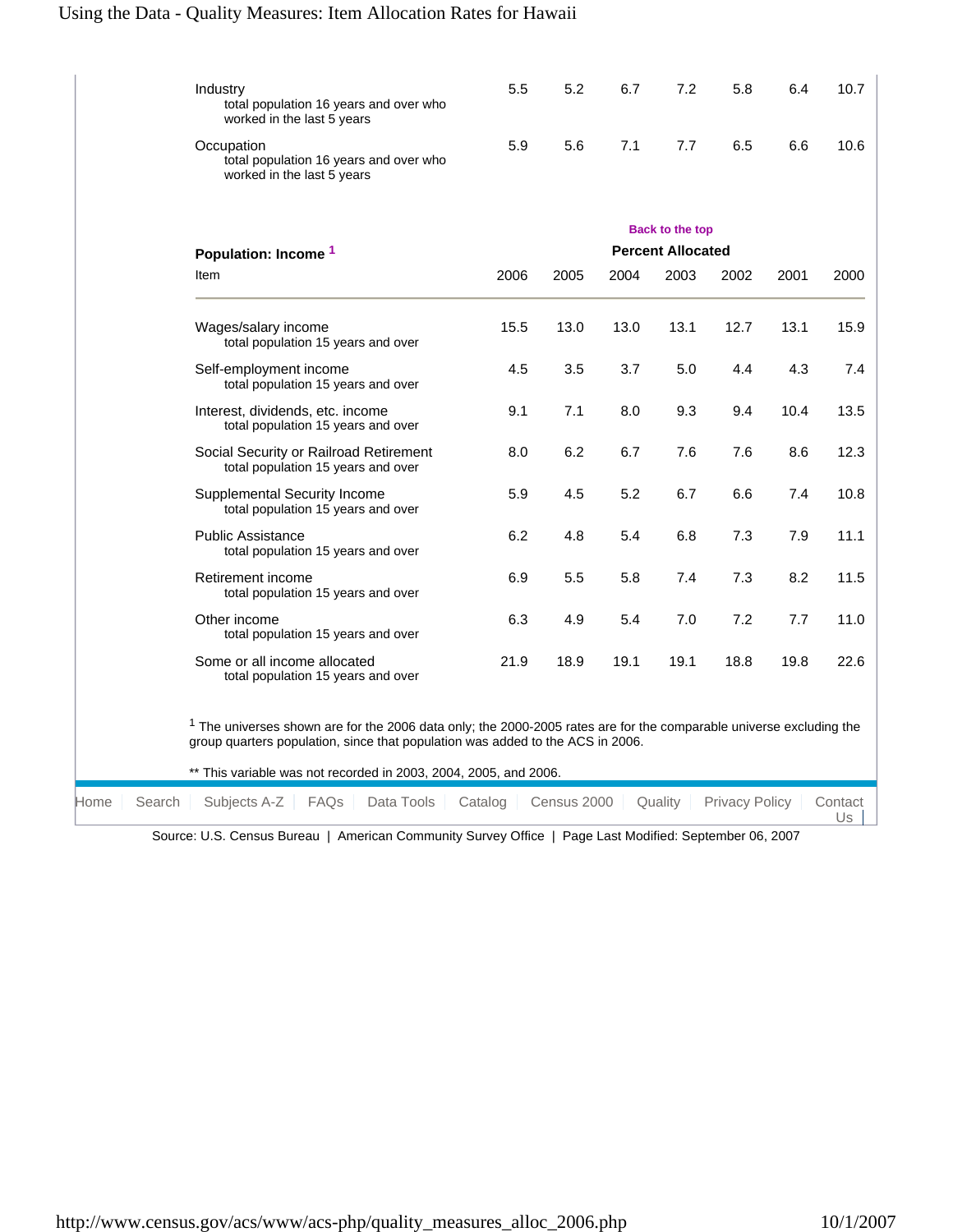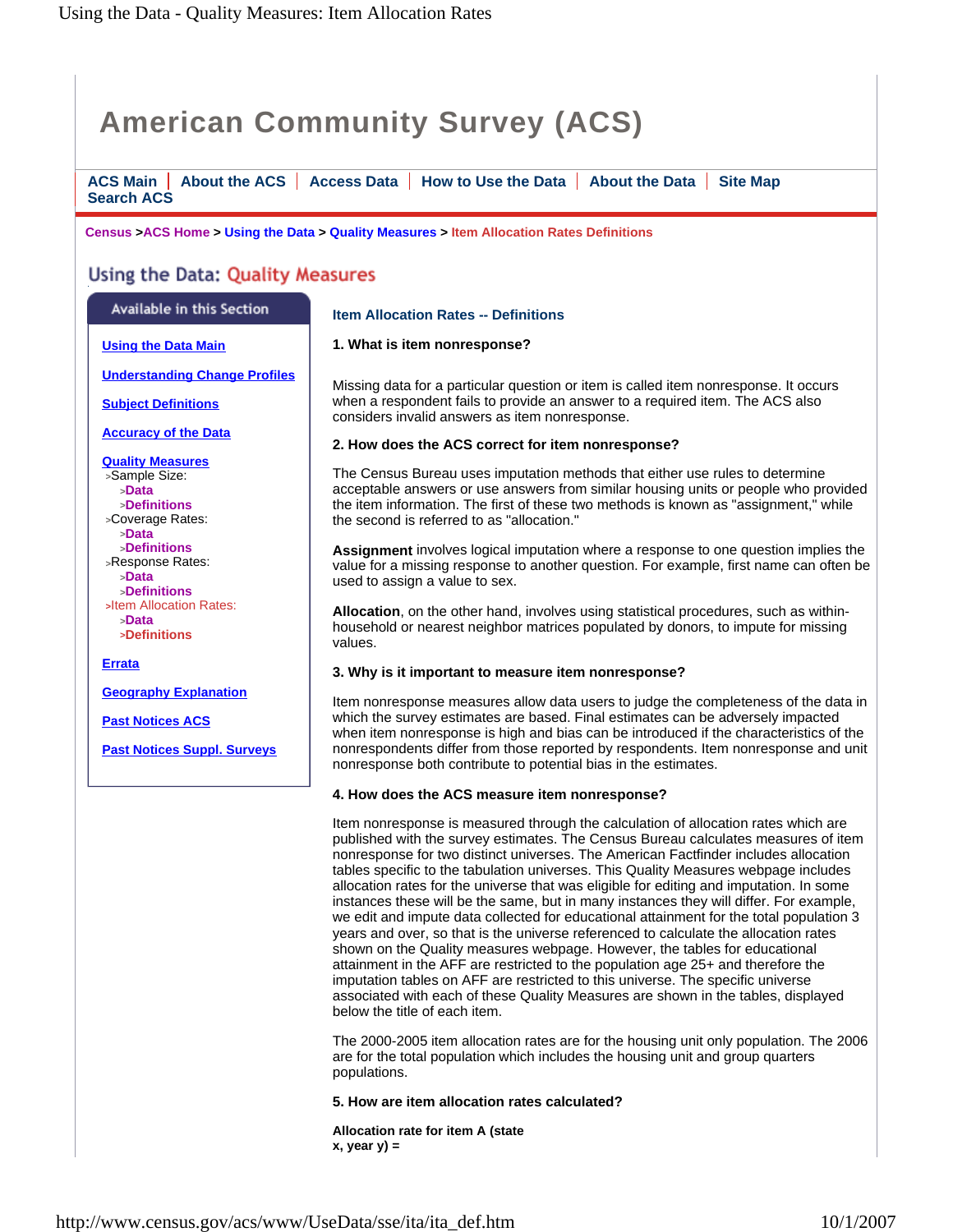

Source: U.S. Census Bureau | American Community Survey Office | Page Last Modified: September 12, 2007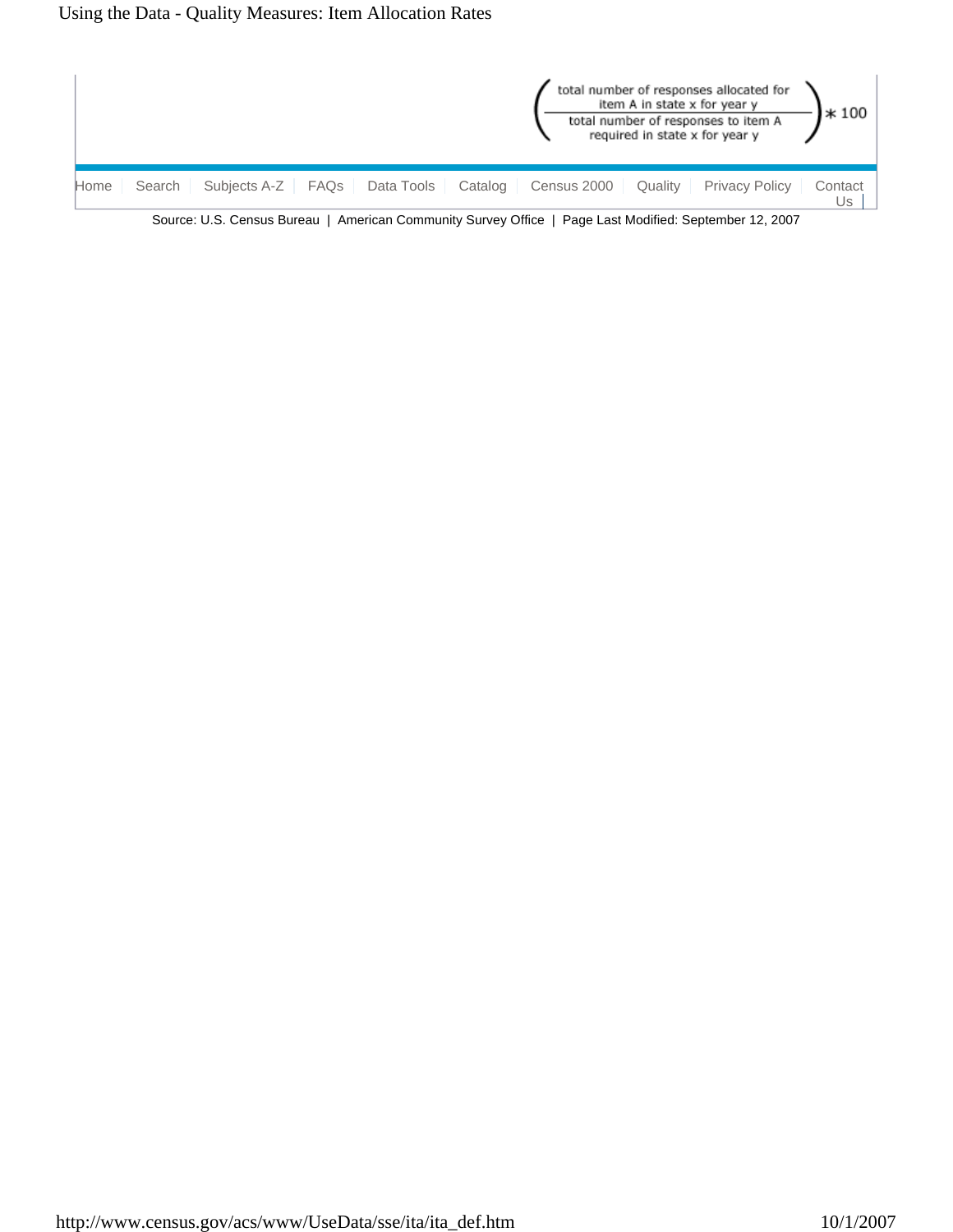| <b>ACS Main</b>   |                                                                                                   | <b>American Community Survey (ACS)</b>                                                |                                                         |                                          | About the ACS   Access Data   How to Use the Data   About the Data<br><b>Site Map</b> |
|-------------------|---------------------------------------------------------------------------------------------------|---------------------------------------------------------------------------------------|---------------------------------------------------------|------------------------------------------|---------------------------------------------------------------------------------------|
| <b>Search ACS</b> |                                                                                                   |                                                                                       |                                                         |                                          |                                                                                       |
|                   |                                                                                                   | Census > ACS Home > Using the Data > Quality Measures > Sample Size - Data for Hawaii |                                                         |                                          |                                                                                       |
|                   |                                                                                                   | Using the Data: Quality Measures                                                      |                                                         |                                          |                                                                                       |
| Sample Size:      | <b>Quality Measures - Main</b><br>Data   Definitions<br><b>Response Rates: Data   Definitions</b> |                                                                                       | <b>Coverage Rates:</b><br><b>Item Allocation Rates:</b> | Data   Definitions<br>Data   Definitions | Sample Size Pick List:<br>Select a State<br>Go                                        |
| <b>Hawaii</b>     |                                                                                                   | Sample Size- Initial Addresses Selected and Final Interviews                          |                                                         |                                          |                                                                                       |
|                   |                                                                                                   |                                                                                       | <b>Housing Units</b>                                    |                                          | <b>Group Quarters People</b>                                                          |
|                   | Year                                                                                              | Initial<br>Addresses<br>Selected                                                      | Final<br><b>Interviews</b>                              | Initial<br>Sample<br>Selected            | Final<br><b>Interviews</b>                                                            |
| Hawaii            | 2006                                                                                              | 12.054                                                                                | 7.629                                                   | 833                                      | 598                                                                                   |
| Hawaii            | 2005                                                                                              | 12,295                                                                                | 7.627                                                   | N/A                                      | N/A                                                                                   |
| Hawaii            | 2004                                                                                              | 6.560                                                                                 | 4,304                                                   | N/A                                      | N/A                                                                                   |
| Hawaii            | 2003                                                                                              | 6,466                                                                                 | 4,230                                                   | N/A                                      | N/A                                                                                   |
| Hawaii            | 2002                                                                                              | 5,808                                                                                 | 3.968                                                   | N/A                                      | N/A                                                                                   |
| Hawaii            | 2001                                                                                              | 6,556                                                                                 | 4,489                                                   | N/A                                      | N/A                                                                                   |
| Hawaii            | 2000                                                                                              | 6,587                                                                                 | 4,119                                                   | N/A                                      | N/A                                                                                   |
| Search<br>Home    | Subjects A-Z                                                                                      | FAQs                                                                                  | Data Tools                                              | Catalog                                  | Census 2000<br><b>Privacy Policy</b><br>Quality<br>Contact<br>Us                      |

Source: U.S. Census Bureau | American Community Survey Office | Page Last Modified: September 06, 2007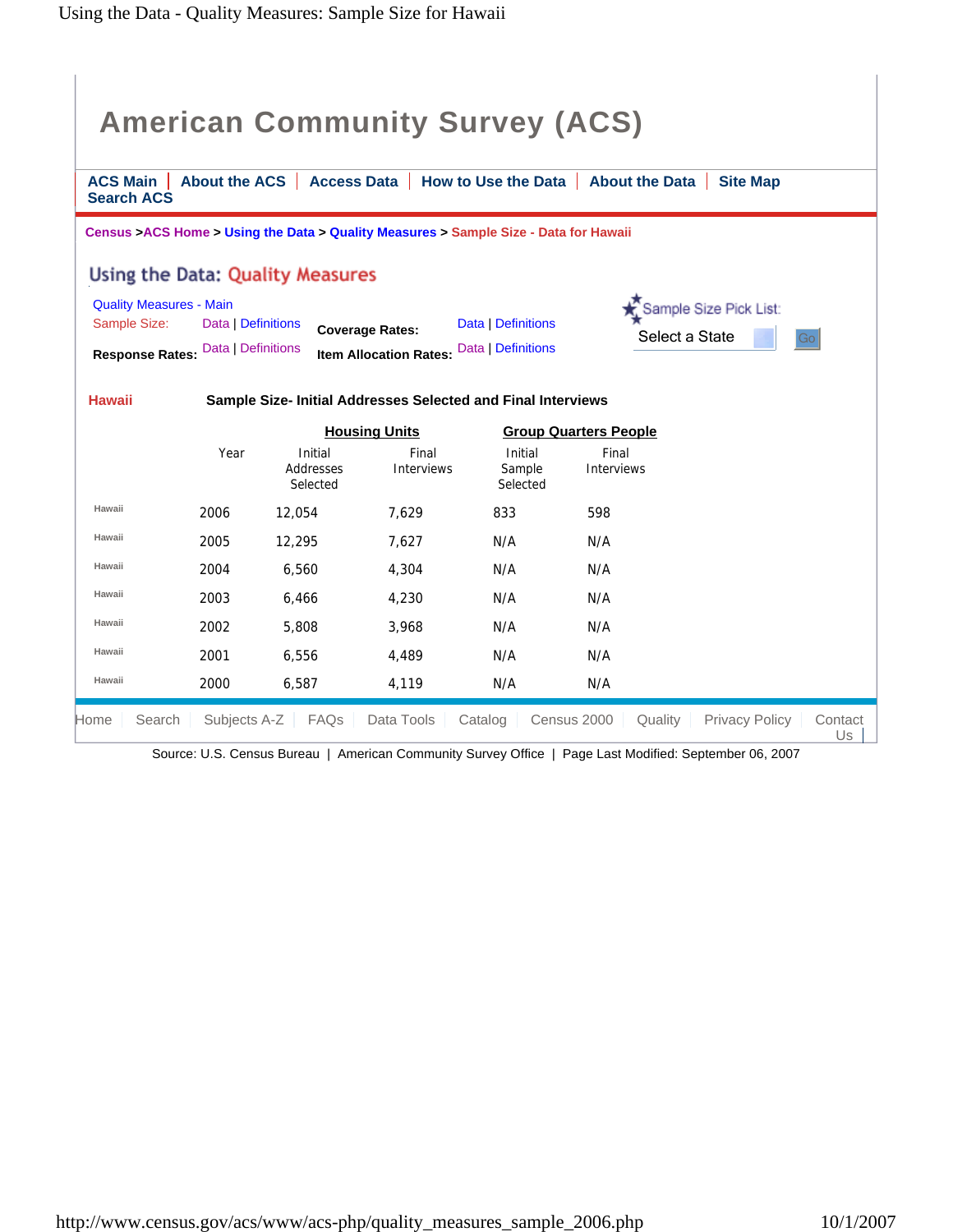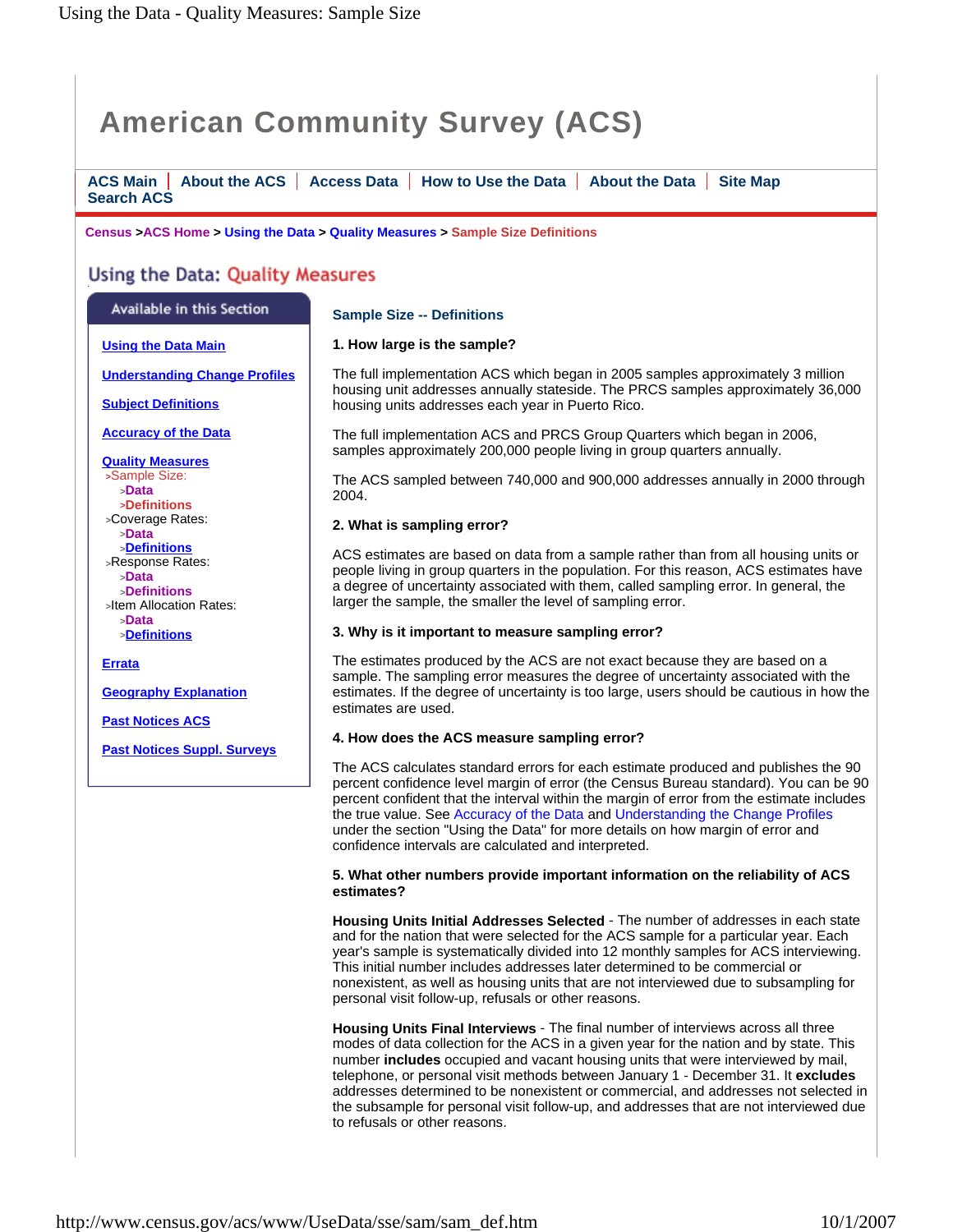| Home | Subjects A-Z<br>Search | <b>FAQs</b><br>Data Tools<br>Catalog<br>Census 2000                                              | Quality<br><b>Privacy Policy</b><br>Contact<br>Us                                                                                                                                                                                                                                                                                                                                                                                                    |
|------|------------------------|--------------------------------------------------------------------------------------------------|------------------------------------------------------------------------------------------------------------------------------------------------------------------------------------------------------------------------------------------------------------------------------------------------------------------------------------------------------------------------------------------------------------------------------------------------------|
|      |                        | <b>Group Quarter People Final Interviews</b><br>$(\text{state } x, \text{ year } y) =$           | the sum of all interviews successfully conducted<br>by personal visit between January 1 and<br>December 31 of year y, in state x.                                                                                                                                                                                                                                                                                                                    |
|      |                        | <b>Group Quarters People Initial Sample</b><br>Selected (state x, year $y$ ) =                   | the sum of people living in group quarters that we<br>did contact and those we expected to contact<br>over the 12 months for state x in year y.                                                                                                                                                                                                                                                                                                      |
|      |                        | <b>Housing Units Final Interviews (state</b><br>$x, year y) =$                                   | the sum of all interviews successfully conducted<br>by mail, telephone, or personal visit between<br>January 1 and December 31 of year y, for state x.                                                                                                                                                                                                                                                                                               |
|      |                        | <b>Housing Units Initial Addresses</b><br>Selected (state x, year $y$ ) =                        | the sum of the 12 monthly address samples<br>selected from the Master Address File for state x<br>in year y.                                                                                                                                                                                                                                                                                                                                         |
|      |                        | 7. How does the ACS calculate these four measures of sample size?                                |                                                                                                                                                                                                                                                                                                                                                                                                                                                      |
|      |                        |                                                                                                  | These numbers by themselves are not used to measure the response to the request to<br>participate in the ACS. See Survey Response Rates - Definitions for more information.                                                                                                                                                                                                                                                                          |
|      |                        | 6. Are these numbers used to calculate the survey response rate?                                 |                                                                                                                                                                                                                                                                                                                                                                                                                                                      |
|      |                        |                                                                                                  | Group Quarters People Final Interviews - The final number of person interviews for<br>the ACS for those living in group quarters in a given year for the nation and by state.                                                                                                                                                                                                                                                                        |
|      |                        | were later determined to be out of scope or nonexistent, as well as people not<br>other reasons. | Group Quarters People Initial Sample Selected - The number of people living in<br>GQs that could be contacted for ACS interviewing in a given year for the nation and by<br>state. Each year's sample is systematically divided into 12 monthly samples for ACS<br>interviewing. This initial number includes people thought to be in group quarters that<br>interviewed due to the group quarter refusing entry, the person refusing to respond, or |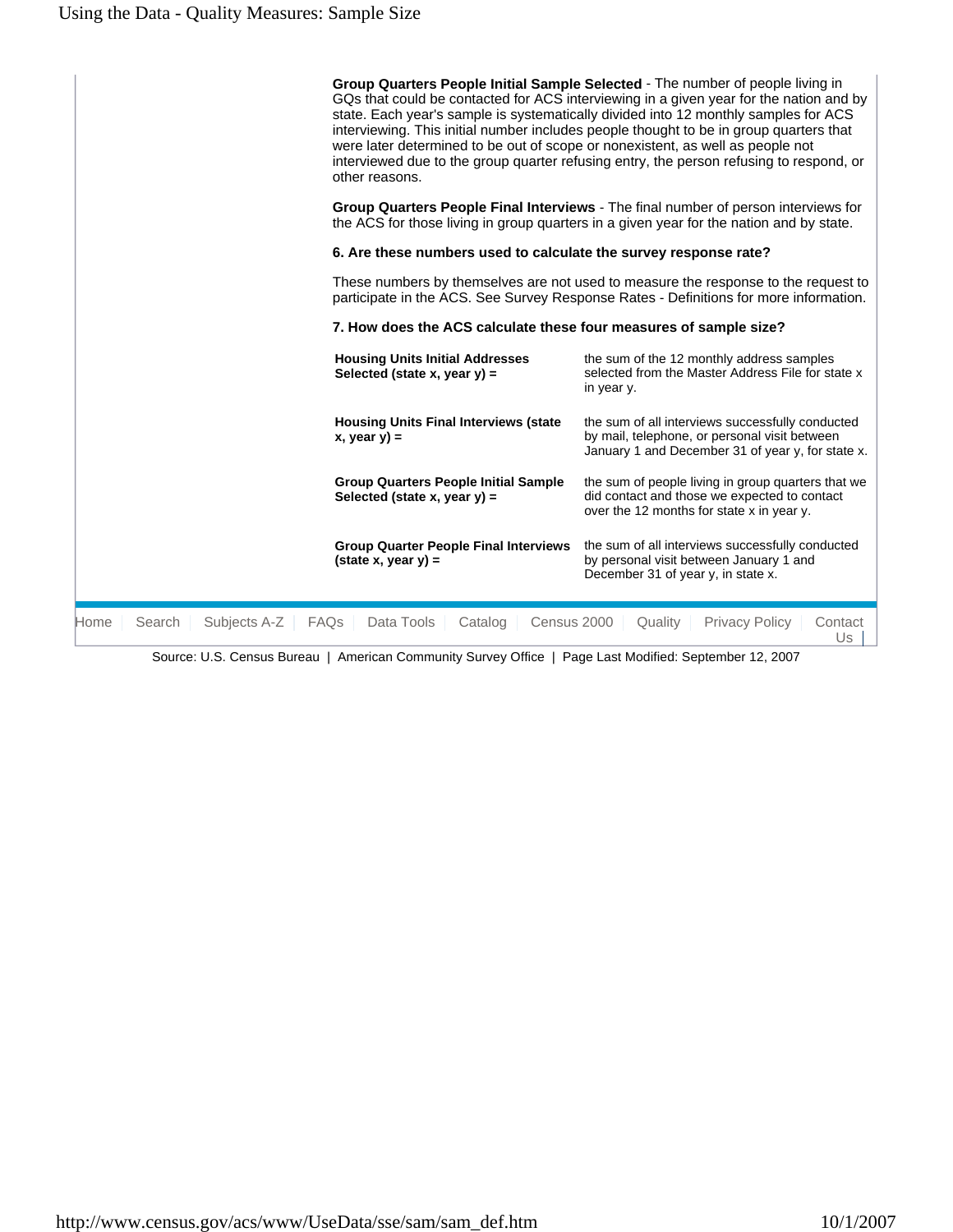|                                                                           | <b>About the ACS</b><br><b>Access Data</b>                                           | How to Use the Data           | <b>About the Data</b> | <b>Site Map</b><br><b>Search ACS</b>        |              |
|---------------------------------------------------------------------------|--------------------------------------------------------------------------------------|-------------------------------|-----------------------|---------------------------------------------|--------------|
|                                                                           | Census >ACS Home > Using the Data > Quality Measures > Coverage Rates - Data: Hawaii |                               |                       |                                             |              |
| Using the Data: Quality Measures                                          |                                                                                      |                               |                       |                                             |              |
| <b>Quality Measures - Main</b>                                            |                                                                                      |                               |                       | Coverage Rates Pick List:                   |              |
| Sample Size:                                                              | Data   Definitions<br><b>Coverage Rates:</b>                                         | Data   Definitions            |                       |                                             |              |
| <b>Response Rates: Data   Definitions</b>                                 | <b>Item Allocation Rates:</b>                                                        | Data   Definitions            |                       | Select a State                              | Go           |
|                                                                           |                                                                                      |                               |                       |                                             |              |
|                                                                           |                                                                                      |                               |                       | Coverage Rates (in percent)                 |              |
|                                                                           |                                                                                      |                               |                       |                                             |              |
|                                                                           |                                                                                      |                               |                       |                                             |              |
|                                                                           | Year                                                                                 | <b>Housing Units</b><br>Total | Total                 | <b>Total Population<sup>1</sup></b><br>Male | Female       |
|                                                                           | 2006                                                                                 | 95.7                          | 91.7                  | 90.1                                        | 93.3         |
|                                                                           | 2005                                                                                 | 96.6                          | 94.9                  | 95.1                                        |              |
|                                                                           | 2004                                                                                 | 96.4                          | 93.0                  | 92.4                                        | 94.6<br>93.6 |
|                                                                           | 2003                                                                                 | 97.4                          | 91.0                  | 89.8                                        | 92.1         |
| <b>Hawaii</b><br>Hawaii<br>Hawaii<br>Hawaii<br>Hawaii<br>Hawaii<br>Hawaii | 2002<br>2001                                                                         | 98.3<br>100.8                 | 96.1<br>97.8          | 96.5<br>96.8                                | 95.6<br>98.8 |

Source: U.S. Census Bureau | American Community Survey Office | Page Last Modified: September 06, 2007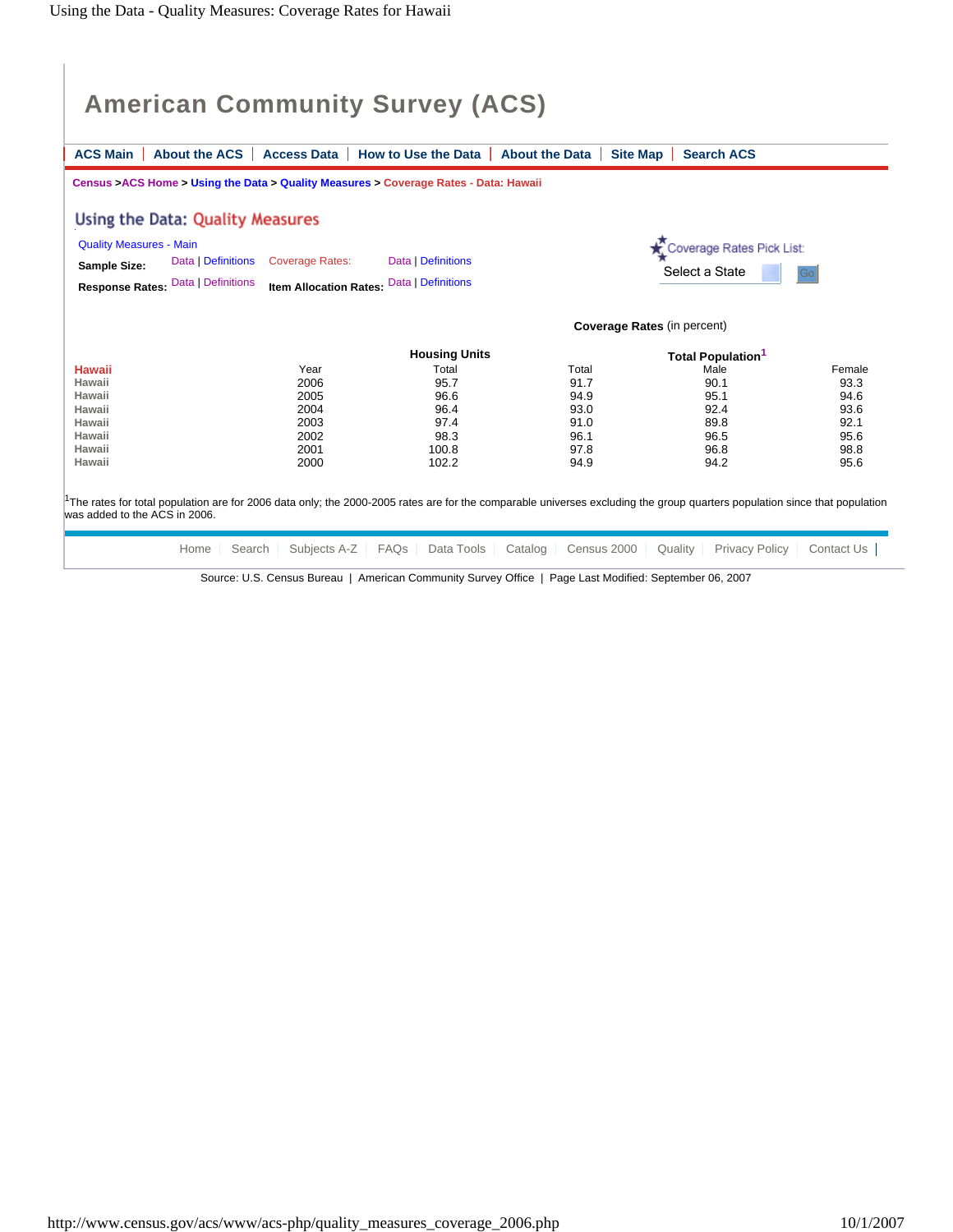